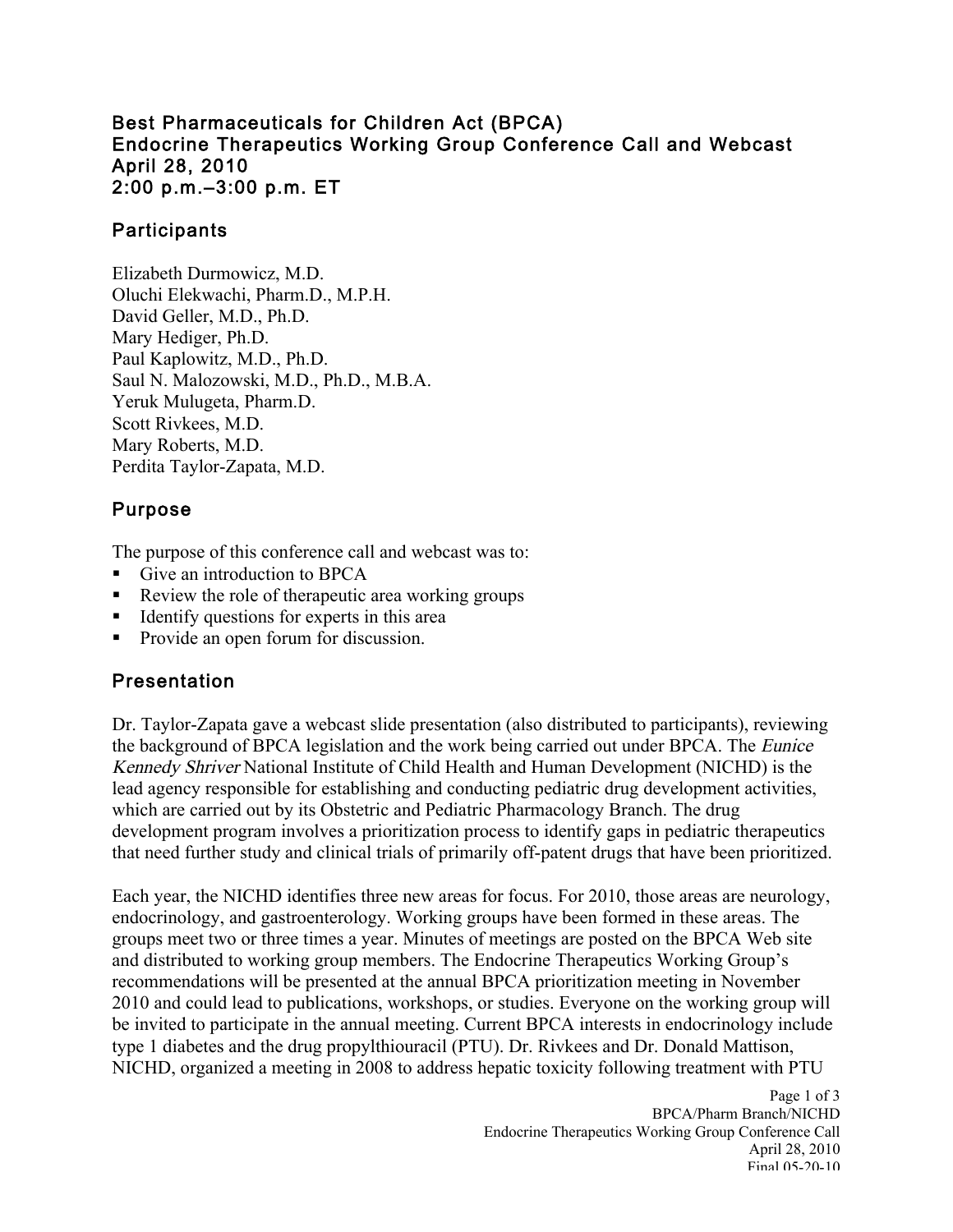for Graves' disease. As a result, in 2009 the Food and Drug Administration (FDA) issued an alert that PTU can induce liver failure and in April 2010 added a boxed warning to the label.

Dr. Rivkees presented at last year's BPCA prioritization meeting about endocrinology needs and outlined the following steps to address gaps in knowledge:

- Define the incidence and prevalence of endocrine disorders such as growth hormone deficiency, precocious puberty, and hypopituitarism
- Define treatment practices for these disorders
- Define off-label treatment practices, such as the use of aromatase inhibitors to increase height, recombinant IGF-1, and growth hormone
- Define complications of therapy
- Use postmarketing drug surveillance as a resource.

The questions posed to the experts on the working group were as follows:

- Has the NICHD captured key therapeutic gaps in the area of pediatric endocrinology?
- Are there other areas (drugs, therapeutic approaches) that the experts would like the NICHD to consider under the BPCA program?

# Open Forum

Dr. Kaplowitz said that one of the major gaps in pediatric medications is a lack of convenient dosage forms for children, for example, for thyroid hormone and hydrocortisone. No drug company has taken on this probably because regulatory requirements are an obstacle.

 limited therapeutic alternatives and noted that it is important to have good expectations about be mined to gain insight about the safety of drugs. Dr. Malozowski suggested changing the terminology from "orphan" diseases to diseases with what different types of research studies can accomplish. There is a wealth of information that can

Dr. Rivkees suggested two focus areas: (1) the issue of shortages of pediatric endocrine therapeutics (drugs such as diazoxide are sometimes in short supply) and (2) aggressive off-label marketing by some pharmaceutical companies. There is currently no forum for engaging federal agencies to help with this problem. Perhaps this working group can address this problem. Dr. Malozowski said this working group could be a forum to disseminate information to the scientific community about what is known and not known, what is approved, and so on.

Dr. Geller said that off-label marketing is a burgeoning problem that has gotten out of control the last few years. This is a problem for the pediatric endocrine society. It would be helpful for this issue to be addressed at the federal level. Dr. Rivkees noted that the BPCA and the FDA can provide a forum free of potential pharmaceutical industry influence. Dr. Taylor-Zapata said she could follow up with FDA colleagues.

Regarding specific drugs, Dr. Rivkees mentioned aromatase inhibitors, which are not approved to augment the height of a child, yet there is widespread off-label use for that purpose. Even though very few children have growth hormone resistance, a pharmaceutical company has